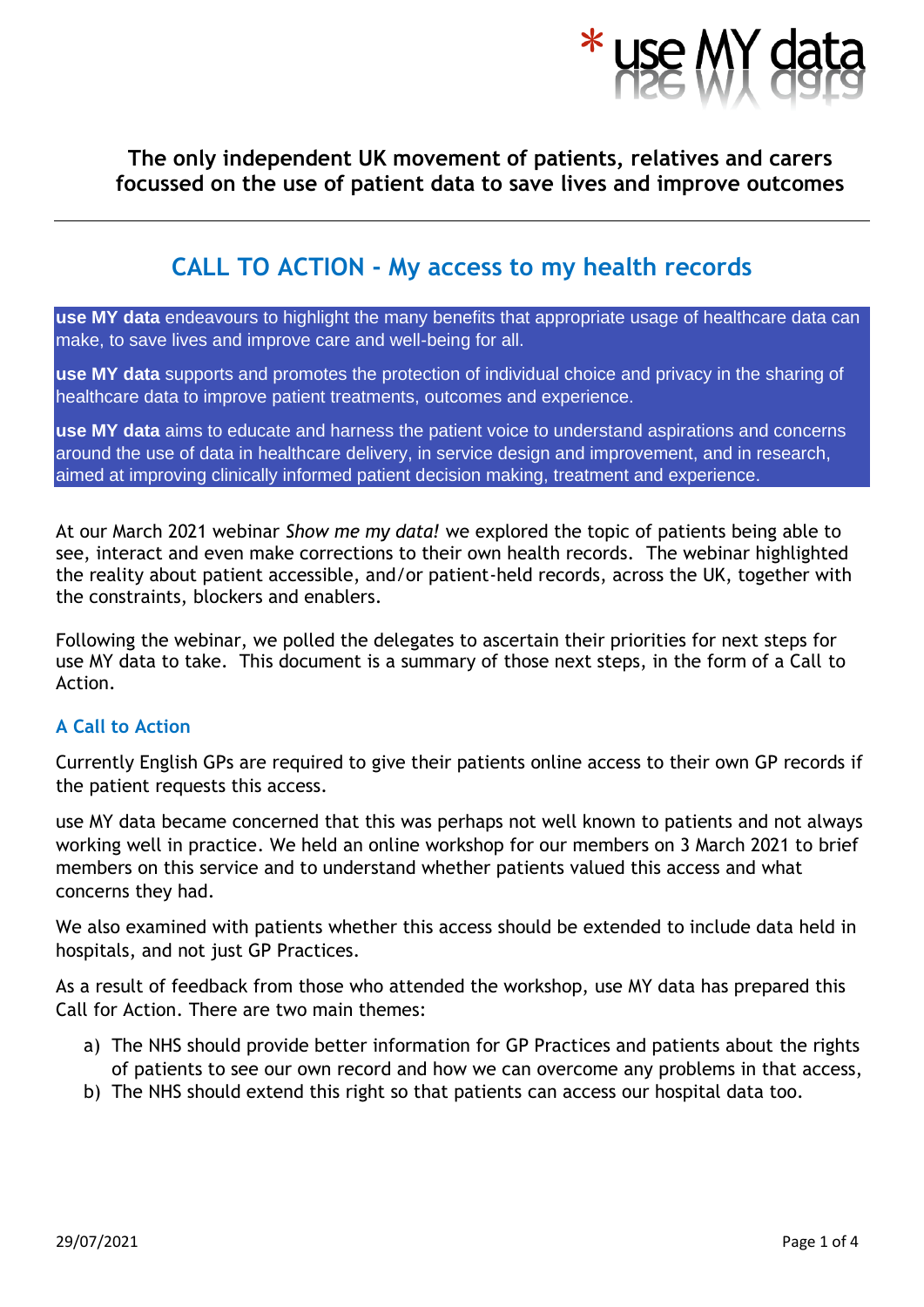### **Benefits of online access to our records**

The feedback from the majority of participants was that they valued the intent of being able to access their health records and, in particular, they appreciated the opportunities:

- To look back and reflect on information discussed with their GP during consultations
- To identify trends over time on results such as blood tests as a prompt to their taking action
- To identify missing or incorrect information and have the record corrected
- To be able to access health care records when needing treatment in other parts of the country or even overseas (for example via an app or a portal) so that those doctors can see our GP Record and make better informed care decisions in possibly life-threatening circumstances.

### **Some patients have some concerns about online access to their records**

Attendees at the workshop did express some concerns about access:

- Will the data be secure, or can unauthorised people access the data and, in accessing their own data, will patients leave a digital footprint which might be misused?
- This has been Government policy for several years. Why has progress been so slow?
- Do patients have access to the full GP record including free text and hospital letters?
- How can I persuade my GP to let me have access to my record?
- How can patients ensure errors are corrected?
- What about access to older information such as childhood vaccinations?
- GPs seem to use the fact that family members and carers are referred to in my record as a reason for not allowing access. What's the position?
- If patient access can be done for GP records, then what about hospital records?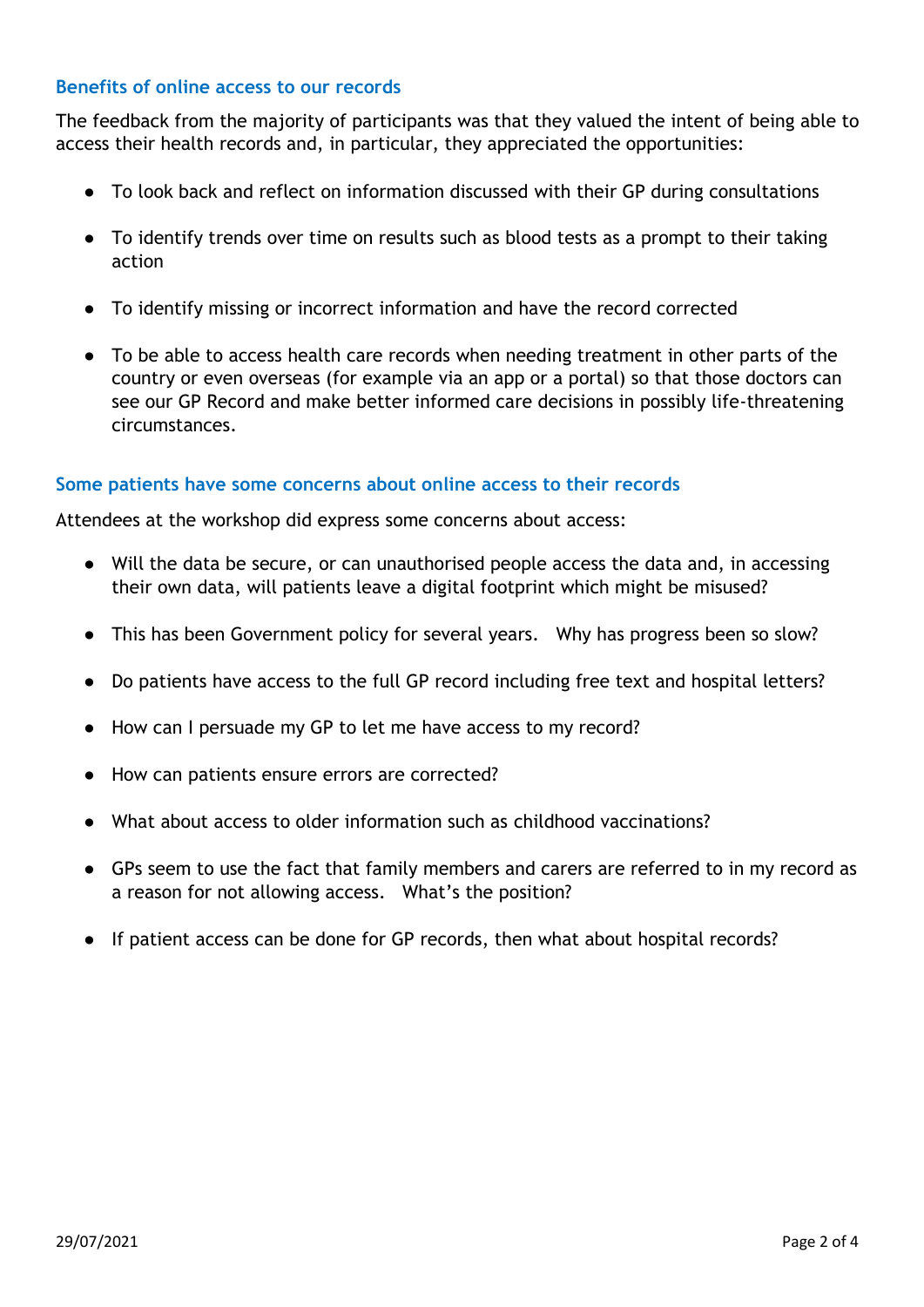## **The use MY data Call to Action for the NHS**

On the basis of what use MY data learnt from the workshop and from other patient discussions, use MY data calls on the NHS to take actions to ensure that:

- 1. All GPs are aware of their **duty to make records available** to their patients via the online service, that they know how to do this, how to overcome any problems and they know how to deal with any potentially confidential references to third parties.
- 2. **Better information** is created and widely distributed to patients to ensure they know their rights of access, they know how to initiate the service, what to do if their GP does not cooperate in providing this access, how to overcome any technical problems, what information they can expect to see and what information can be legitimately withheld and what to do if they observe missing or incorrect data.
- 3. There is a **plan for improvement** in the service to include more effective access to the GP record.
- 4. All these principles are applied in order to allow **patient access to hospital records.**

### **The use MY data Call to Action for patients**

In keeping with the themes above:

- 1. Ask your GP surgery to ensure that information about how to access your records is displayed clearly in the surgery and on the surgery website.
- 2. Ask for access to your own records (if you wish to do so) and ask for any errors or gaps to be corrected or completed.

# **Annex: Access to your health records in the UK**

England: How to access your health records <https://www.nhs.uk/using-the-nhs/about-the-nhs/how-to-access-your-health-records/>

Northern Ireland: Accessing medical or Health and Social Care records <https://www.nidirect.gov.uk/articles/accessing-medical-or-health-and-social-care-records>

Scotland: How to See Your Health Records <https://www.nhsinform.scot/publications/how-to-see-your-health-records-leaflet>

Wales: Accessing your Medical Health Records <https://thepracticeofhealth.nhs.wales/>